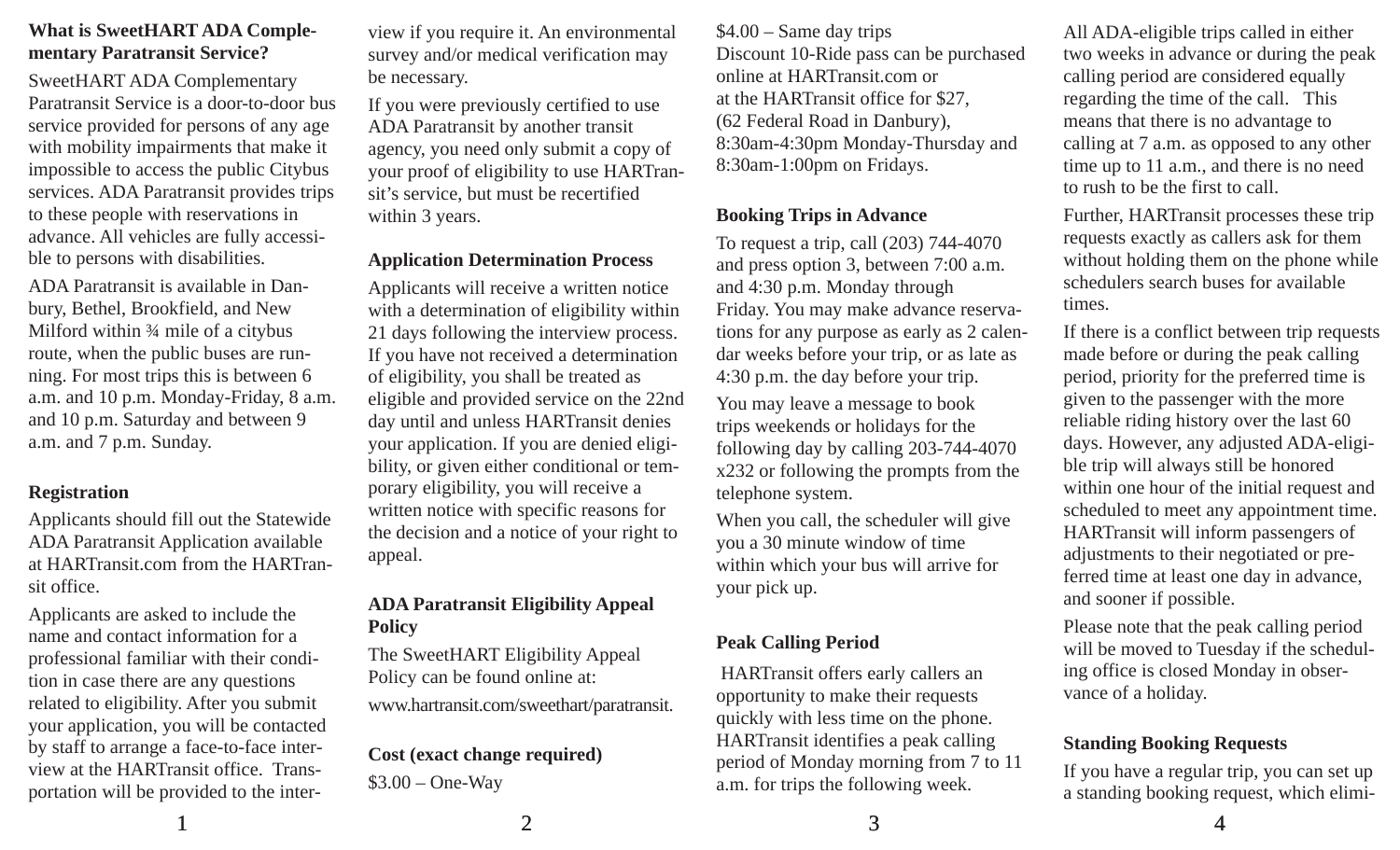nates the need for recurring phone calls to schedule. Standing booking requests are appropriate for customers who usually cancel less than 20% of scheduled trips within a two month period.

#### **Trip Scheduling Priority**

In general, passengers eligible for ADA Complementary Paratransit Service have scheduling priority over passengers without such eligibility, as long as the trip origin and destination are both within the ADA service area. However, coordination of trips may require some trip requests to be adjusted up to one hour from the time requested as long as the alternate time allows the passenger to meet appointments, such as a doctor's visit or work shift. Generally, the probability of getting the exact preferred time range for pick-up improves the earlier the trip is requested.

#### **Same Day Trips**

Same day trips may be made on a limited basis depending on openings in the schedule. There is a limit of 2 same day trips per month per rider, and same day trips have a higher fare of \$4.

# **Will-Calls (Medical Trips Only)**

 $5 \hspace{2.5cm} 6 \hspace{2.5cm} 7$ If you have a medical appointment and the time of your return trip is uncertain, you may leave your return trip unsched-

uled and call when ready. The number to call when ready is (203) 744-4070, then press option 2.

The next available bus will pick you up after you call. Please be aware that will-call trips are dependent on the availability of buses at the time of the call and therefore may require waiting time of over 30 minutes.

Will-calls are not available on Sundays, evenings or for trips from or to New Milford.

# **Canceling Your Trip**

To cancel your ride, call (203) 744-4070, and press option 2. Please cancel with at least two hours' notice. Last minute cancellations leave open space on buses that could have been used by non-ADA passengers denied reservations.

# **No-Shows & Late Cancellation Policy**

The policies below address passengers that frequently fail to show for scheduled trips or cancel with insufficient notice. Excessive trip no-shows and late cancellations are an inconvenience to other passengers and reduce the efficiency of the bus service.

A **no-show** occurs when a passenger fails to show for a scheduled trip. A passenger cancelling at the door after a scheduled bus has arrived is also considered a no-show for the purpose of this policy.

A late cancellation is defined as a cancellation in which HARTransit fails to receive 1) Two hours advance notice for trips with both an origin and destination within the ADA service area, or 2) Twelve hours advance notice for trips outside the ADA service area.

No-shows or late cancellations that are beyond the control of the passenger do not violate the policy. Passengers must explain the reasons for no-shows or late cancellations to receive such consideration. HARTransit will also telephone passengers who no-showed to inquire about the reason. Likewise, callers may be questioned about the reason for the cancellation when calling with less than two hours of advance notice.

Should passengers claim that patterns of no-shows or late cancellations are beyond their control, HARTransit reserves the right to request documented verification, including professional verification of matters related to the passenger's health or disability that may contribute to the pattern.

Passenger no-shows and late cancellations violate HARTransit policy when:

• There are 6 or more no-shows and late cancellations combined OR 3 or more no-shows alone during the prior 60-calendar-day period.

• The violations amount to 15% or more of all trips scheduled for the period.

Passengers that meet the threshold will be notified according to the following schedule:

- First occasion: Written warning
- Second occasion: Second written warning
- Third occasion: One-week suspension
- Four or more occasions: Two-week suspension

Penalties will progress if repeated within 12 months of the last violation. If more than 12 months pass since the last action, the progression restarts at the first level.

In addition, after each step, violation tallies restart from zero over the next 60 days.

Letters notifying passengers of a suspension offer the passenger an opportunity to request a hearing with the Director of Service Development to appeal the suspension before it is enforced. The hearing provides the passenger or his or her representative an opportunity to explain any mitigating circumstances that may prompt a reconsideration of the suspension. Request for a hearing may be made either verbally or in writing, and the suspension is delayed until the Operations Manager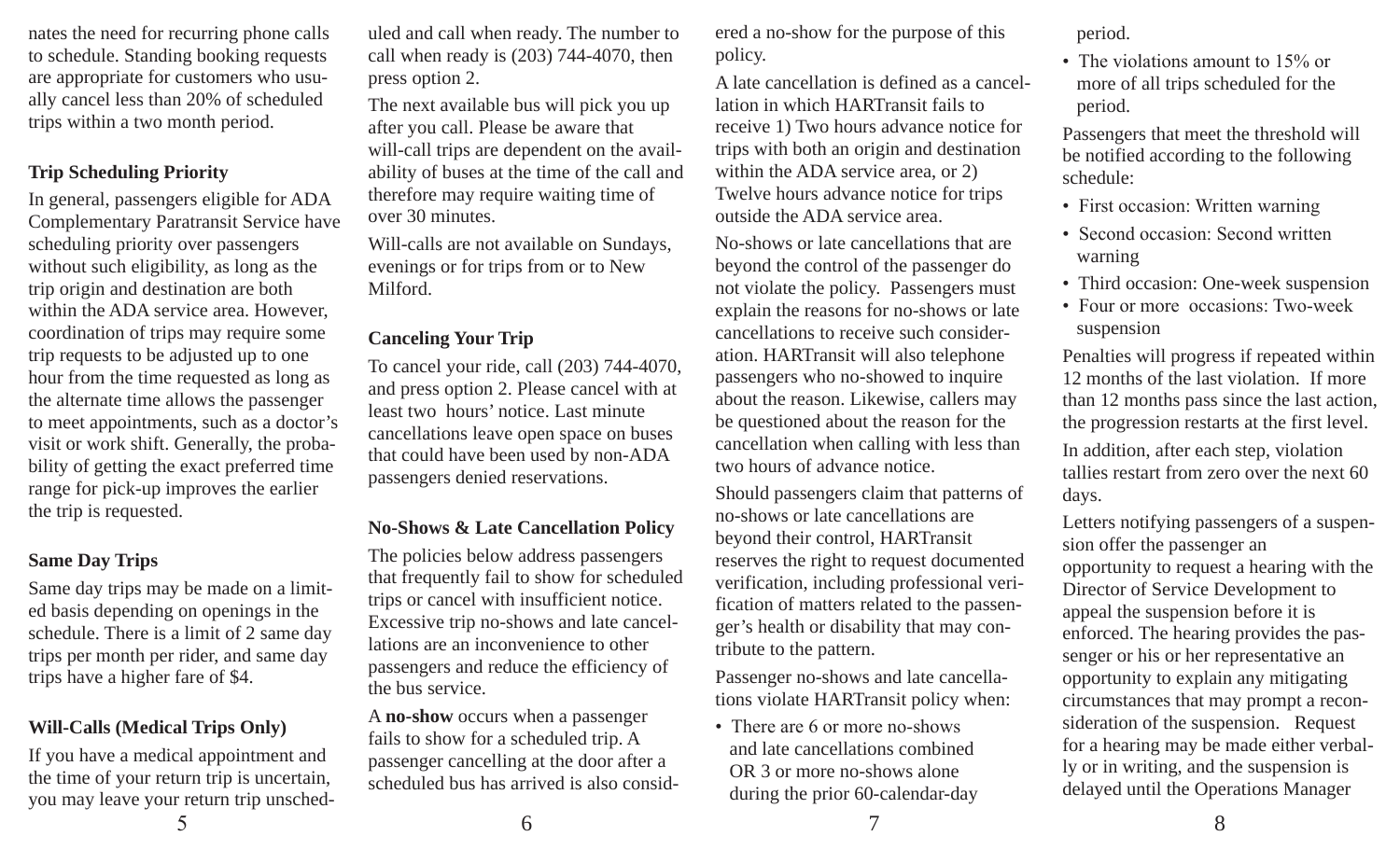makes a final decision in writing explaining the reason for the decision. Verbal requests for appeals should be made to the Director of Service Development by calling (203) 744-4070. Written requests for appeals should made to:

HARTransit, 62 Federal Road, Danbury, CT 06810.

# **Riding the Bus**

Please watch for your bus. Drivers will wait 5 minutes for you after their arrival, and then move on.

HARTransit drivers will escort a passenger from the common public entrance or door to the vehicle, and from the vehicle to the destination door. Assistance to the door is not provided to PCA's or guests. Drivers cannot enter any building, garage, common area or vestibule or assist with any of your items until you have reached the outside access door. Driver assistance does not include lifting/pulling/carrying a passenger from their seat or home, holding them upright, or carrying a customer up or down stairs.

In order to escort you to/from the door, the driver will need a clear, safe path of travel. Generally, the driver may not assist you through narrow

walkways, across boards or temporary walkways, over grass, mud, dirt, packed ice or snow, or through low lying branches, etc. It is your responsibility to ensure that your driveway and walkways are cleared sufficiently to allow the driver to safely access your pick-up location. Drivers will not jeopardize their safety or yours to access your home.

 For those using wheelchairs, drivers will assist you to the door provided there is a ramp that meets the standards for ramp design established by the ADA. Metal and wood surfaces must have non-slip material applied.

- Drivers are not allowed to lift or carry wheelchairs up or down any steps.
- Drivers may not tip or in any way lift a wheelchair. This is for your safety and the safety of the driver.
- Drivers may not operate or push a motorized device.
- Drivers must keep the vehicle in plain sight at all times.
- Drivers cannot push customers sitting on a rollator walker. The rollator walker is a walking aid only cannot be used as a transportation device.

9 10 11 12 If there is a concern about a path of

travel or a particular ramp, a supervisor will visit the location and assess the safety concerns. You will be notified in writing if any concerns are found that will limit service. We will still be able to transport you on the vehicle, but we will not be able to assist you to the door until the issue(s) outlined in the letter are addressed or a reasonable alternative solution is agreed upon.

# **Baggage & Groceries**

Grocery bags and parcels are permitted on HARTransit vehicles, but passengers must maintain control over these items and carry them on the bus themselves in one trip. Drivers will assist with groceries and parcels provided this can be done safely and quickly. HARTransit will make reasonable accommodations to passengers with disabilities that need more assistance. Items with wheels, such as carts or strollers, must be collapsed during travel.

The following are not permitted:

- Large items that restrict movement within the bus
- Items which are dangerous or offensive to other passengers
- Baggage that requires excessive time to load or unload
- Items that could not be controlled if the bus braked suddenly

# **Service Animals & Pets**

Service animals are welcome on HAR-Transit vehicles. If you travel with a service animal, please let the schedulers know when you book your trip. Pets up to 20 pounds may be transported in carriers designed for that purpose. Drivers cannot help passengers carry pets.

# **Mobility Aids**

HARTransit buses accommodate all wheelchairs, scooters or other mobility devices up to the maximum physical dimensions and constraints of the bus. HARTransit vehicles have lifts and ramps with an 800 pound capacity. Drivers are trained to safely operate wheelchair lifts and secure mobility devices on the bus.

Other mobility devices such as walkers and canes are accommodated. Passengers that have trouble with steps may ride the lift. Respirators and portable oxygen are also permitted.

SweetHART buses do not carry stretchers.

# **Personal Care Attendants & Companions**

Please let the scheduler know if you are traveling with a PCA or companion.

A Personal Care Attendant (PCA) rides free of charge with any passenger with a disability. PCAs provide assistance to